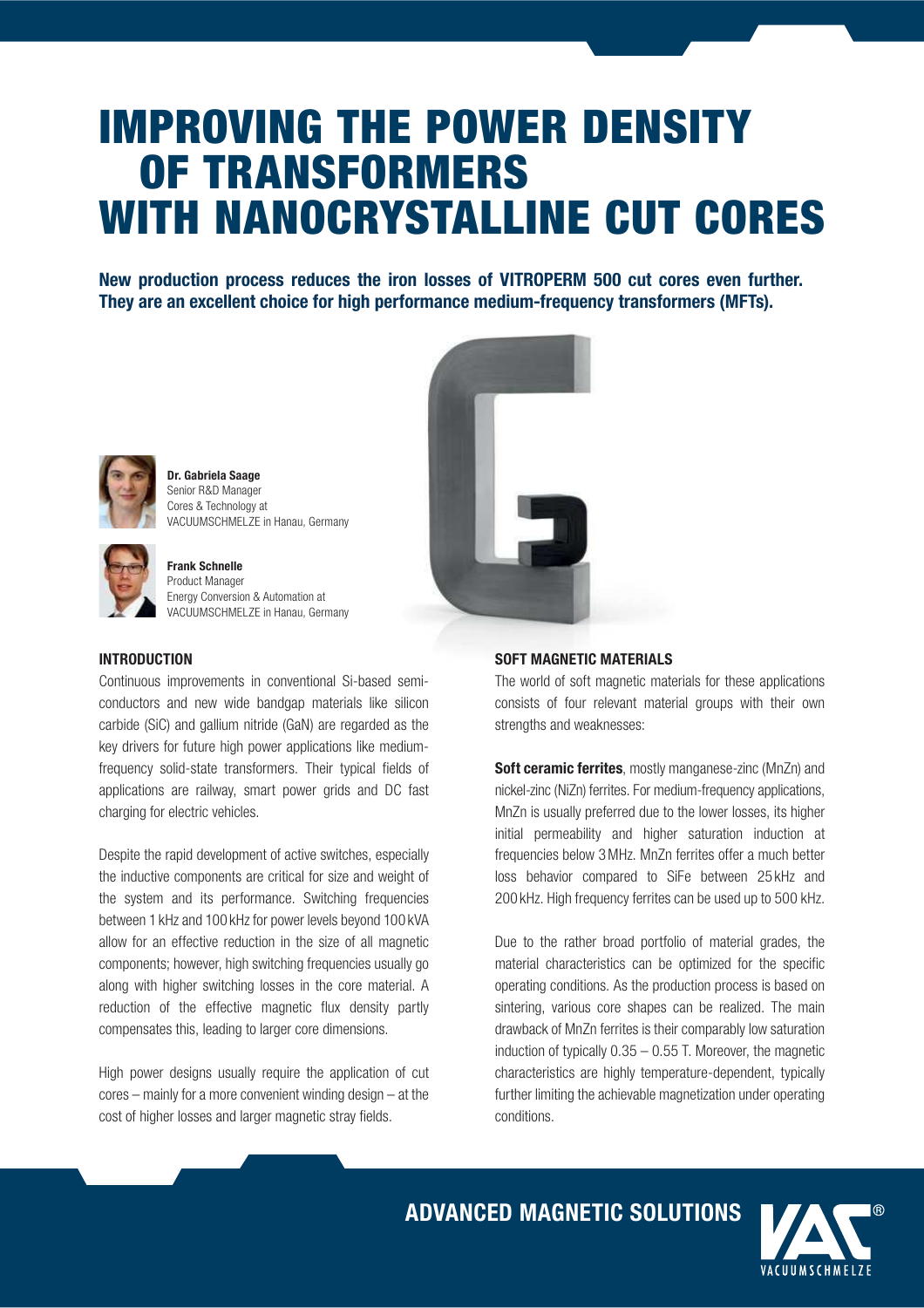



Practically, there are two ways to mitigate these constraints: increasing the switching frequency or raising the effective iron cross section. The first approach results in higher switching losses, while the second reduces the power density of the design.

Grain Oriented Electrical Steel (GOES), based on silicon iron (SiFe) with 3wt% silicon, is the most widely used material in the manufacture of energy efficient transformers, especially for 50 Hz power applications. The main advantages are the high saturation induction of 2.0 T, the relatively easy mechanical processing and the high availability of this material. The main disadvantage is the high total loss with respect to frequency. Usually the application of grain oriented electrical steel is limited to applications with switching frequencies below 1,000 Hz.

The third relevant material group includes **amorphous iron-based alloys** produced by melt spinning where metalloids such as boron (B) and silicon (Si) are intentionally added to stabilize the amorphous state. The main advantage of these materials is the combination of relatively low losses and high saturation induction of around  $1.5 - 1.6$  T. The good performance in comparison to SiFe makes this material very attractive for distribution transformers.

The main disadvantage is the relatively high magnetostriction of about 25 – 30 ppm. This intrinsic material property describes the coupling between the internal magnetization of the material and the change in its dimensions. The consequence is the development of disturbing noise during magnetization and its high sensitivity to mechanical stress. This causes handling problems and limits the possibilities for further improvements in the magnetic performance.

The fourth group consists of nanocrystalline iron-based alloys. Similar to the amorphous alloys, these materials are produced in a rapid quenching process with a subsequent heat treatment for formation of the nanocrystalline grains inside the material. Due to the production process, the material comes as a thin strip with a thickness of below 20 µm and variable width. This is the main reason why amorphous and nanocrystalline cores are limited to toroidal, oval and rectangular shapes. Compared to the iron-based amorphous material, with nanocrystalline material the magnetostriction can be tuned to practically zero. Consequently, it offers the smallest power losses for a wide frequency range up to 200 kHz at a considerably high saturation of 1.2 T. Moreover, practically no temperature-dependence is visible under typical operating conditions. Usually, the main disadvantage of nanocrystalline cores for high power applications has been the significant increase in core losses after cutting.

# NEW PRODUCTION PROCESS FOR NANOCRYSTALLINE CUT CORES

To overcome this disadvantage, VACUUMSCHMELZE has conducted a broad R&D initiative with external partners in order to optimize the complete production chain of cut cores. The magnetic performance of cut cores does not solely depend on the quality of the cut, but also on the shape of the core as well as the involved elementary magnetization processes. The latter is additionally influenced by technological parameters.

Starting with a new winding technology that is capable of applying much higher winding forces without compromising the magnetic quality, nominal core filling factors of around 80 % become achievable. This directly increases the effective iron cross section of the core, subsequently allowing for a reduction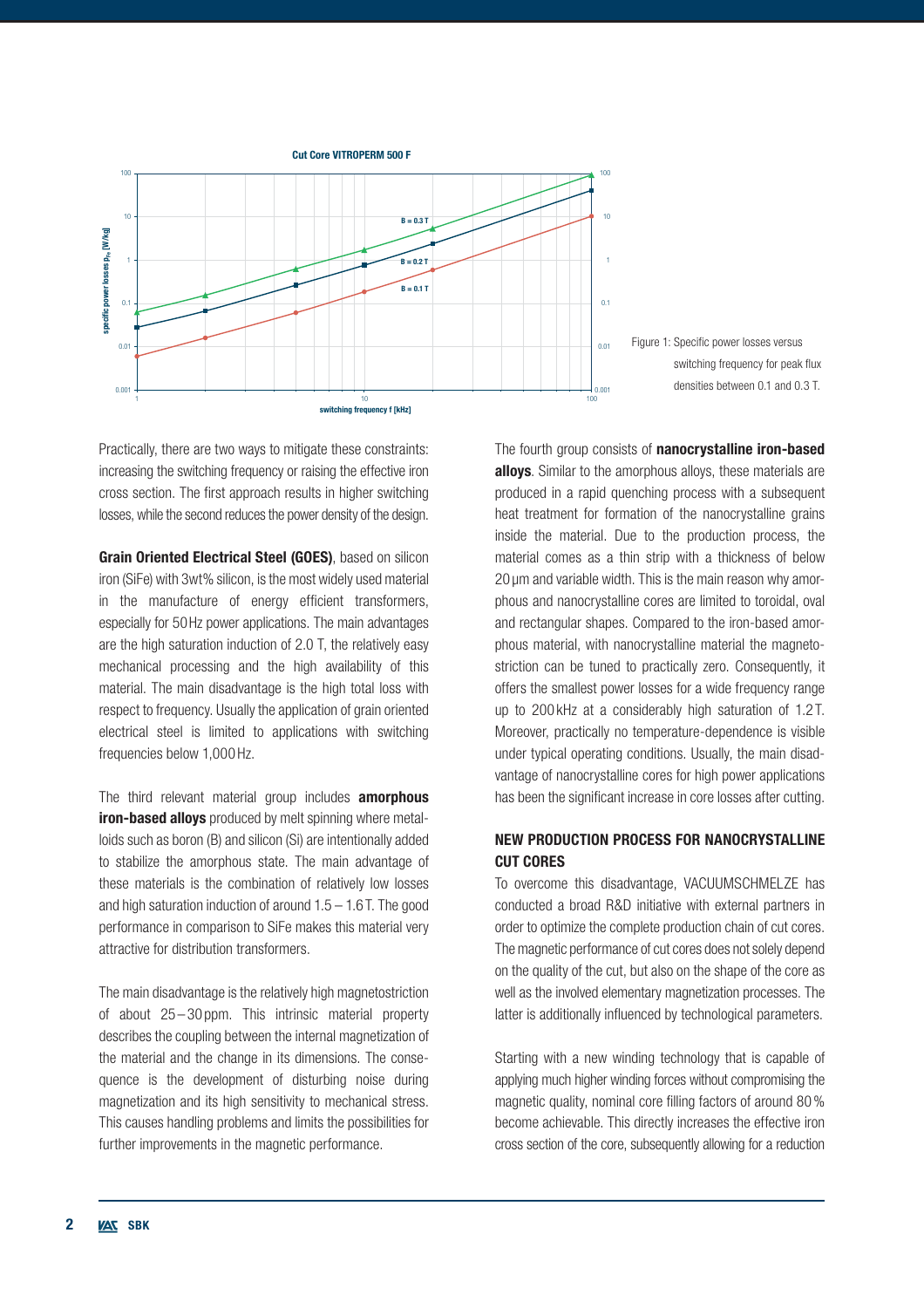of the core volume. After winding, the heat treatment takes place, turning the amorphous material into its nanocrystalline state.

Afterwards, the core is prepared for cutting by applying a suitable resin. This material needs to exhibit a low viscosity in order to completely fill the core. For optimal cutting results, a good adhesion on the nanocrystalline VITROPERM® strip and high peel strengths are also required. At the same time, low residual stress is mandatory to minimize the influence on the magnetic performance of the core. Finally, a high glass transition temperature is necessary to meet customers' requirements of operating temperatures in the range of 130 °C.

In its nanocrystalline state, the material is very brittle, increasing the risk of massive destruction of VITROPERM layers if the wrong cutting technique is used. In cooperation with external partners, VACUUMSCHMELZE has conducted an extensive analysis of the different possibilities of cutting and their effects on the magnetic quality. In the end, the optimal cutting technique was selected, combining superior magnetic quality with cost-efficient production times.

This is followed by the final treatment of the raw cut surfaces, significantly improving the loss level at higher frequencies.

#### LOWER LOSSES AND COMPACT DESIGNS

These improvements along the production chain involve a number of benefits: The increased filling factor allows for compact designs, reducing the footprint and volume of the end application. The continuous operating temperature of 130 °C directly supplements this freedom in design.

The key advantage is clearly the reduction of the specific power losses: Figures 1-3 show the specific power losses versus the switching frequency in the range 1 to 100 kHz for fixed peak flux density between 0.1 to 0.3 T. Additionally, the specific power losses against the peak flux density in the range 0.1 to 1T for fixed switching frequencies between 1 kHz and 100 kHz.

The figures clearly show the usability for high peak flux densities up to 1 T and the very low power losses. The new cut cores are practically comparable to uncut cores of the same size in terms of their loss level. Accordingly, the new VITROPERM 500 cut cores exhibit the lowest specific power losses of all materials discussed in this article.





Figure 3: Specific power losses versus switching frequency at 0.1 T for cut cores made of various magnetic materials.



Cut Core VITROPERM 500 F

Figure 2: Specific power losses versus peak flux density for switching frequencies between 1 and 100 kHz.